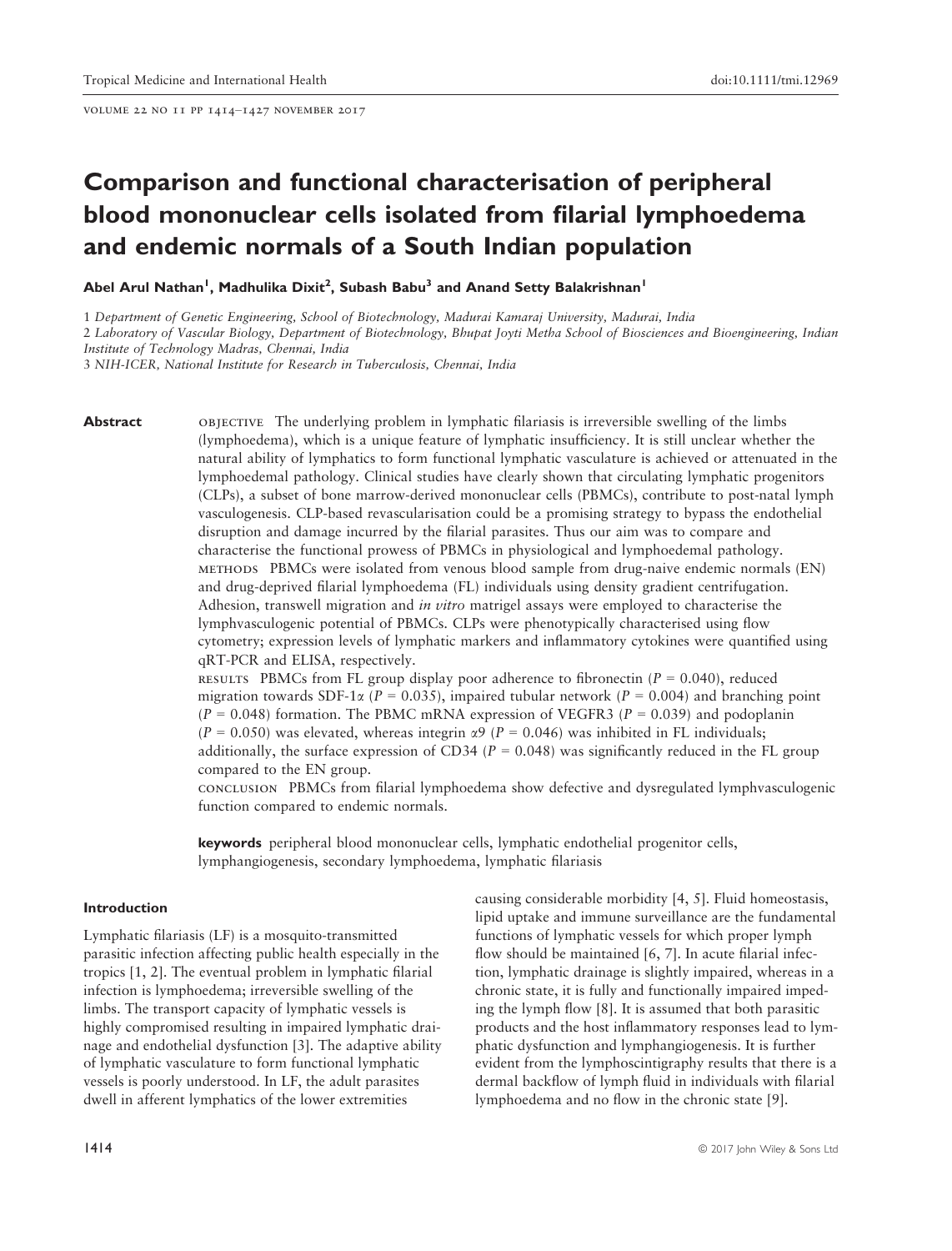It is well known that in pathological conditions, the functional abilities of peripheral blood mononuclear cells are altered [10–12]. PBMCs are the primary cellular pool, comprising cells responsible for immunological, inflammatory and angiogenic functions [13–15]. Additionally, circulatory lymphatic progenitors (CLPs) are the subset of PBMCs mobilised from bone marrow in to the peripheral circulation upon certain physiological or pathophysiological stimuli. However, their circulating numbers and functional abilities also need to be addressed in filarial induced lymphoedema complication. Moreover, there is a strong association between changes in PBMCs gene expression and lymphatic vasculature, and even the secretory factors of PBMCs have been shown to improve wound healing and angiogenesis.

Several researchers have focused on the role of lymphatic endothelial cells in mediating the immune and inflammatory response for progression of filariasis. In 2003, Salven and co-workers demonstrated the post-natal lymphangiogenic potential of CD34<sup>+</sup>, CD133<sup>+</sup> and VEGFR3<sup>+</sup> cells derived from human foetal liver, cord blood and peripheral blood [16]. This phenomenon was confirmed by Maruyama 2005 [17] and Kerjaschki 2006 [18], suggesting that these cells can differentiate into mature lymphatic endothelial cells with high functional ability to form new lymphatic vessels and thereby augment lymphatic neovascularisation in adults [19–21]. Certain inflammatory cytokines are known to promote pro-angiogenic factors. Hence this study aimed to examine the functional potential of PBMCs and enumerate circulating lymphatic progenitors in response to filarial infection and severity of the disease, keeping in mind that these cells can foster the formation of new functional lymphatic vessels to bypass the endothelial disruption incurred by the filarial parasites. The outcome of this study may lay a platform for future clinical investigation by exploring the complex mechanistic insights associated with irreversible lymphoedema and CLP-based therapeutic modalities, which is needed for effective LF management along with the prescribed drug of choice.

#### Materials and methods

# Materials

Vacutainers for blood collection – K2-EDTA (Cat: 367863), Vacutainers for serum separation (Cat: 367812), fibronectin (Cat: 356008) and matrigel (Cat: 356231) were purchased from Becton Dickinson Biosciences. EGM-2 Bullet kits (Cat: CC-4176) were purchased from Lonza. Fluorescent antibodies, anti-human CD34-FITC (Cat: 343603) and anti-human VEGFR3-PE (Cat: 356203), and

isotype control antibodies, mouse IgG2a-FITC (Cat: 400207) and mouse IgG1k-PE (Cat: 400113), were purchased from BioLegend. Transwell thin inserts (Cat: 3422) with 8.0 µm pore size were from Costar Corning. Multi-Analyte ELISA Array Kit was from Qiagen (Cat: MEH-004A). Trizol from Invitrogen (Cat: 15596-018), human SDF-1a (Cat: S190), gelatin (Cat: G1393), collagen (Cat: C0543), histopaque (Cat: 10771) and other dry chemicals were from Sigma-Aldrich. All qRT-PCR primers were purchased from Integrated DNA Technologies (IDT).

#### Study group, inclusion and exclusion criteria

Forty volunteers were recruited for this community-based case–control study in two groups: control group, endemic normals (endemic normals [EN],  $n = 14$ ), and case group, filarial lymphoedema (filarial lymphoedema [FL],  $n = 26$ ), showing irreversible lymphoedema, from an area endemic for lymphatic filariasis in Tamil Nadu, South India. The study was approved by the Institutional Ethics Committee OF Madurai Kamaraj University, as required by the Indian Council of Medical Research (ICMR). Permission from the Directorate of Public Health, Government of Tamil Nadu was also obtained. Both oral and informed written consent were obtained from all study subjects prior to the sample collection.

Ten millilitres of venous blood was collected from each study volunteer as per the ICMR guidelines in vacutainer tubes compatible for biochemical estimation, cytokine quantification, progenitor cell enumeration and functional assessments of PBMCs. Individuals with severe lymphoedema associated with active bacterial infections, cancer, acute infections or immunological disorders, known diabetes, established CAD or CVD, any form of medication, smoking and surgery (in the past 10 months) were excluded from the study.

#### Anthropometric measurements

Anthropometric parameters (age, height, weight, systolic and diastolic blood pressures) were recorded for all the study participants. Blood pressure was measured using mercury sphygmomanometer (Meditech India, New Delhi, India) in a sitting position for the right arm. Clinical manifestations (includes unilateral or bilateral lymphoedema and skin appearance) and clinical grades of lymphoedema (nature of swelling) were scored.

#### Estimation of biochemical parameters

The major biochemical parameters such as random glucose, high-sensitivity C-reactive protein (hs-CRP) and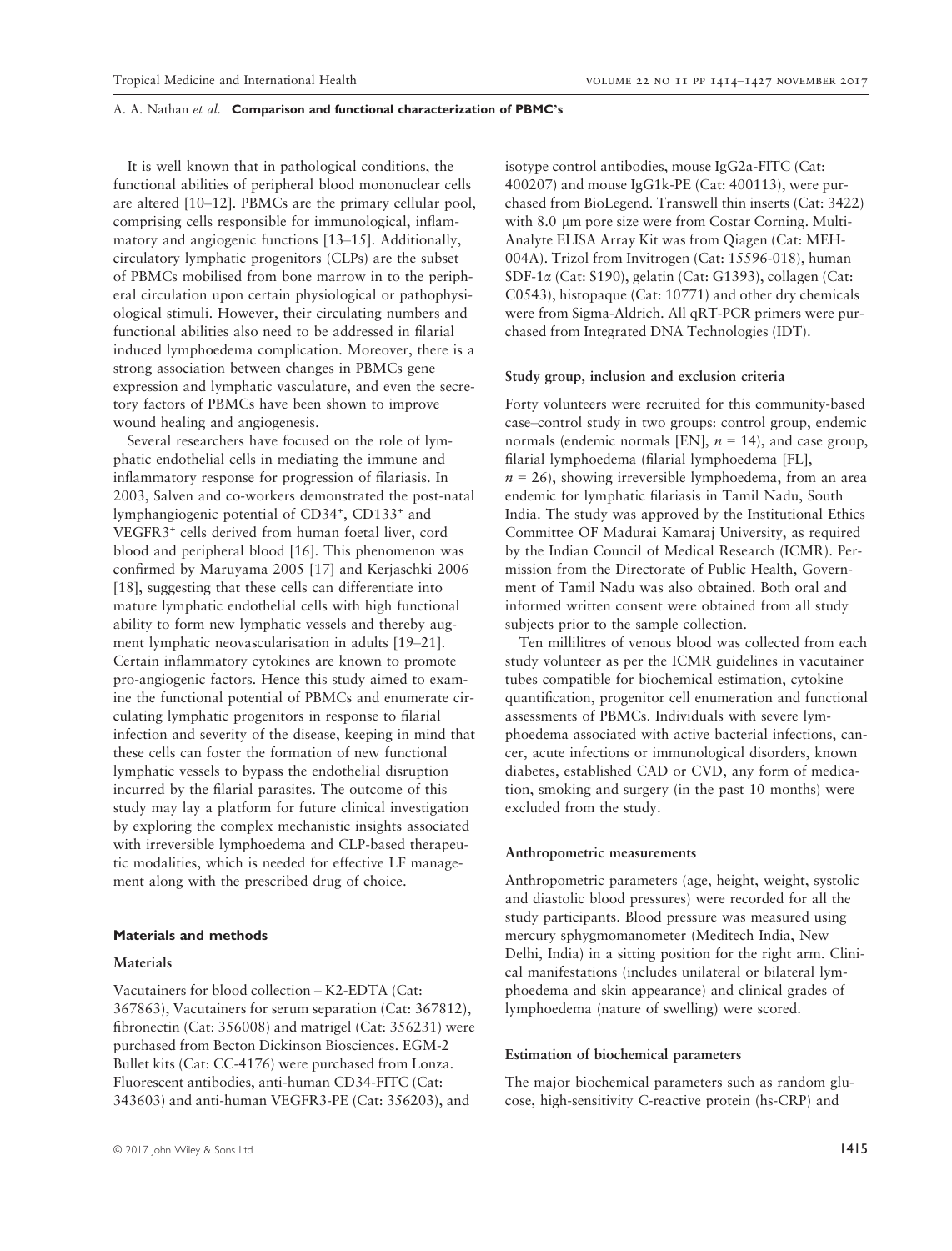complete haematological profile of the study participants were measured from the collected blood sample using Automated Cell Counter and nephelometry analysis. All biochemical estimations were carried out at Lister Metropolis Laboratory as per the standard manufacturer's instructions.

# Isolation of peripheral blood mononuclear cells

The PBMCs (termed as buffy coat cells) comprised of lymphocytes and monocytes were isolated from the whole blood samples using histopaque density gradient centrifugation method. The buffy coat cells were washed thrice with  $1 \times$  PBS (pH 7.4) to remove platelet-rich plasma fraction. Then the cells were incubated with ACK lysing solution (ammonium chloride–potassium bicarbonate) to remove excess erythrocytes. Finally, the isolated cells were washed and resuspended with  $1\times$  PBS and checked for viability [22].

#### Trypan blue exclusion assay

To determine the cell viability based on the dye exclusion principle, the resuspended PBMCs from both the study groups were stained with Trypan Blue dye for 3–5 min. Stained cells were then mounted on the counting chamber and visually scored the cells, under phase contrast microscope.

#### Flow cytometry analysis

After confirming the viability, the freshly isolated PBMCs were used for flow cytometry analysis. Prior to staining, cells were blocked using 5% FBS and stained using fluorochrome-conjugated anti-human VEGFR3-PE and CD34-FITC antibodies. Corresponding isotype controls mouse IgG1-PE and mouse IgG2a-FITC were stained in parallel and incubated at 4 °C for 30 min in dark as per manufacturer's instructions. Cells were washed with  $1\times$ PBS and fixed using 4% paraformaldehyde. A minimum of  $5 \times 10^5$  events (0.5 million) were acquired and analysed using FACS CANTO. Using the dot plot or scatter plot, gating was carried out. Upon morphological gating of the lymphomonocyte fraction based on forward and side scatter (Figure S1), CD34<sup>+</sup>, VEGFR3<sup>+</sup> (single positive) and CD34<sup>+</sup> VEGFR3<sup>+</sup> (double positive) cells were sorted following gating with appropriate fluorophorelabelled corresponding isotype control antibodies. Same quadrant settings of the isotype samples were used for test samples to obtain the positive cells. Data were analysed using FlowJo software version 7.2.5 (Tree Star Inc., USA).

# Adhesion assay

The ability of a cell to adhere to another cell or to the extracellular matrix indicates its functional potential. The change in cell adhesion pattern indicates its responsiveness to its environment. In order to evaluate the adhesion ability of the isolated PBMCs,  $1 \times 10^5$  cells were seeded into the wells priorly coated with extracellular matrix protein components: fibronectin  $(25 \text{ µg})$ ml), gelatin (0.2% w/v) and collagen (0.01% w/v) in EGM-2 medium without serum supplementation and allowed to adhere for 3 h. Non-adherent cells were washed with  $1 \times$  PBS twice. The adhered cells were then stained using DAPI (4',6-diamidino-2-phenylindole dihydrochloride, 1  $\mu$ g/ml) for 5 min in the dark. Images were taken using fluorescence microscope (Olympus IX51). Each sample was assessed in triplicate, and a minimum of four field views were analysed per well. Data represented as average number of cells adhered per field view.

# Transwell migration assay

Migration potential of the freshly isolated PBMCs was carried out using transwell migration assay using filters of 8-micron pore size. The thin inserts of the transwell unit were coated with fibronectin  $(25 \text{ µg/ml})$  on both sides and incubated at 37 °C in 5%  $CO<sub>2</sub>$  for 1 h;  $3 \times 10^5$  cells were seeded on the upper chamber, and recombinant human SDF-1 $\alpha$  (100 ng/ml) was added to the endothelial basal medium (EBM2) in the lower chamber. PBMCs were incubated for 12 h at 37 °C in 5% CO2. After incubation, the cells on the upper side of the membrane were carefully removed using a sterile cotton swab, and the migrated cells were fixed with 4% paraformaldehyde and stained with DAPI for image acquisition. The lower side of the membrane was imaged in four different field views. Data represented as the average number of cells migrated per field view [23] with and without the chemoattractant, SDF-1  $\alpha$ .

# Matrigel tube formation assay

Growth factor-reduced, phenol red-free matrigel was coated in a 96-well plate and pre-incubated at 37 °C in  $5\%$  CO<sub>2</sub> for 1 h prior to cell seeding. Matrigel acts as a two-dimensional basement membrane, over which endothelial cells are able to form a tubular network. Freshly isolated PBMCs were enumerated and mixed with endothelial ECV-304 cells in an equal ratio (1:1);  $2 \times 10^4$  cells were seeded on matrigel-coated wells and were incubated at 37 °C for 12 h in EBM-2 basal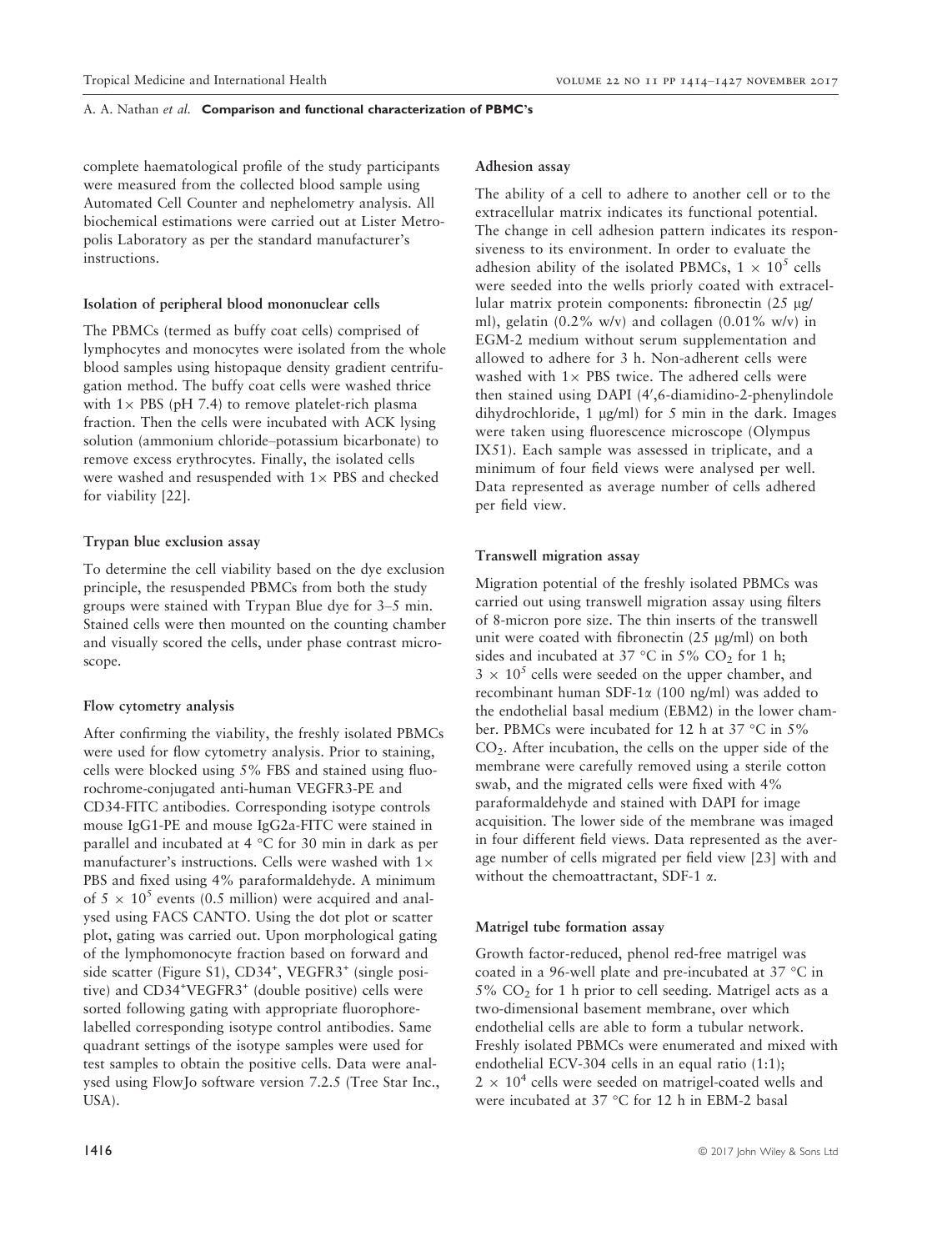medium supplemented with VEGF (50 ng/ml). Phase contrast images were obtained for tube formation in  $4\times$ objective in four different field views of a well. The number of tubes, length of the tubes and branching points formed by cocultured ECV304 cells and PBMCs per tube were quantified using ImageJ software [24] and represented per field view.

# Quantification of cytokines

Plasma levels of cytokines were quantified to determine the type of responses imparted by the filarial parasites in the host system and its influential role in lymphvasculogenic events. Circulating levels of cytokines, namely IL-1A, IL-2, IL-4 IL-6, IL-10, IL-12, TNF- $\alpha$ , IFN- $\gamma$  and G-CSF were measured calorimetrically using the Multi-Analyte ELISArray Kit in a 96-well plate format, and the absorbance was read at 450 nm as per the manufacturer's instruction.

#### Quantitative real-time PCR

qRT-PCR was performed in an ABI 7500 sequence detection system (Applied Biosystems) using SYBR Green probe (Roche, Cat: 04913850001) to quantify the realtime expression of lymphangiogenic markers. Total RNA was isolated from PBMCs using Trizol method. Reverse transcription was performed with  $1 \mu g$  DNAse treated RNA for 3 h. The major lymphatic endothelial markers such as VEGFR3, podoplanin and Prox-1 were quantified against  $\beta$ -actin mRNA as internal control. Relative transcript levels were determined according to the manufacturer's protocol.

# Statistical analysis

All clinical and experimental data are expressed as  $mean \pm SEM$ . Normality of data and their distribution were determined using Kolmogorov–Smirnov's (KS) test among the study groups. Comparisons between two groups were performed by the unpaired nonparametric Mann–Whitney U test or nonparametric ANOVA (Kruskal– Wallis test) and followed by Dunn's multiple comparisons post test. To identify a possible link between the progenitor's roles with clinical parameters in filarial lymphoedema individuals, we carried out Spearman's rank correlation analysis between clinical variables with circulating progenitor cells. Statistical significance was accepted if the null hypothesis could be rejected at  $P \leq 0.05$ . Data analyses were performed using Windowsbased GraphPad PRISM (GraphPad Software, Inc., San Diego, CA, USA).

# **Results**

#### Selection of study location

Based on prior epidemiological survey reports, we identified and selected three villages which are endemic for lymphatic filariasis: Kanchipadi, Thomur and Velamagandigai in Thiruvallur District (formerly Chingleput), South India [25, 26] for sample collection. At the time of sample collection, Mass Drug Administration (MDA) programmes were not in implementation. Drugs were distributed until 2014, and follow-up programmes were carried out in these villages.

# Characteristics of study population

Both male and female volunteers in the age between 31 and 70 years were recruited in the study. Individuals from the same ethnic origin, exposed to the same parasites and vectors with no evidence of filarial infection, were identified as endemic normals. Filarial lymphoedema group comprised of Grade II and Grade III were identified based on the medical history for evident lymphatic filariasis infection and its clinical manifestations. They included irreversible unilateral and bilateral swelling of the lower limbs. Grade II individuals exhibiting pitting oedema with no changes in skin folding and Grade III individuals exhibiting non-pitting oedema with clear thickening of the skin [27] were recruited. Grade I individuals were difficult to identify, as their lymphoedema was reversible, and sometimes, they exhibited no evident symptoms of LF infection. Grade IV individuals had a chronic infection, and some had secondary bacterial infection. Thus, we excluded both Grade I and Grade IV from this study. Trained Staff Nurses and Laboratory technicians under the supervision of Health Inspector were involved in the sample collection procedure at the Government Public Health Centres (PHCs). Staging of these patients was authenticated and well characterised by the experienced Medical Officers and Entomologist at the District Public Health Laboratory, Thiruvallur.

Clinical characteristics of study subjects are listed in Table 1. To determine whether filarial infection affects on glucose levels, we measured random plasma glucose. Circulating high-sensitivity CRP levels in the FL group was considerably lower than in EN group, suggesting that filarial infection may be in latency at this lymphoedemal stage. No significant differences in the haematological measurements were observed between the two groups (Table 2); however, monocyte counts were double those in the FL group, which may be one of the driving factors diminishing PBMCs functionality [28].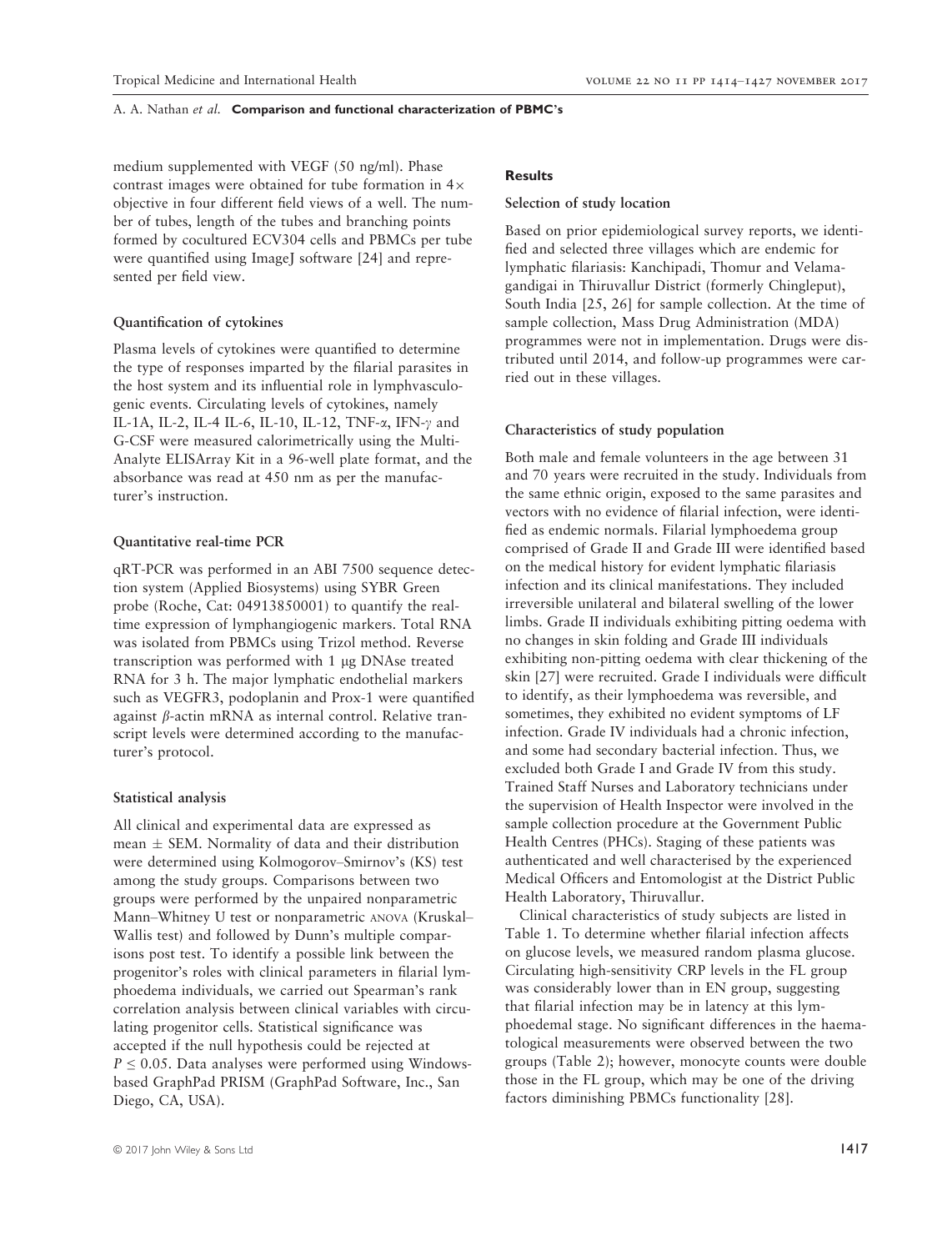| Parameters                                   | Endemic normal<br>$(EN)$ $(n = 14)$ | Filarial<br>lymphoedema<br>(FL) $(n = 26)$ |
|----------------------------------------------|-------------------------------------|--------------------------------------------|
| Anthropometric measurements                  |                                     |                                            |
| Median age (range)                           | 48 (36–59)                          | $60(31-70)$                                |
| Sex (M/F)                                    | 717                                 | 11/15                                      |
| Height (cm)                                  | $170 \pm 1.8$                       | $156 \pm 2.5$                              |
| Weight (kg)                                  | $72 + 2.2$                          | $55 \pm 2.3$                               |
| Body mass index $(kg/m^2)$                   | $25.1 + 0.61$                       | $23.1 + 0.99$                              |
| Systolic blood<br>pressure (mm/Hg)           | $124 \pm 2.9$                       | $136 \pm 7.0$                              |
| Diastolic blood<br>pressure $\text{(mm/Hg)}$ | $77 + 2.0$                          | $87 \pm 3.3$                               |
| Lymphoedema type                             | None                                | Unilateral &<br>bilateral                  |
| Grade II $(n)$                               | None                                | 19                                         |
| Grade III $(n)$                              | None                                | 7                                          |
| Other markers                                |                                     |                                            |
| Plasma glucose<br>random (m <sub>M</sub> )   | $6.71 \pm 0.83$                     | $7.07 + 0.61$                              |
| $hs-CRP$ (mg/l)                              | $6.31 + 1.37$                       | $4.59 + 0.56$                              |

Table 1 Clinical characteristics of study subjects

Values are expressed as mean  $\pm$  SEM. hs-CRP indicates highsensitivity C-reactive protein.

Table 2 Haematological measurements of the study subjects

| Parameters                 | Endemic normal<br>$(EN)$ $(n = 14)$ | Filarial<br>lymphoedema<br>(FL) $(n = 26)$ |
|----------------------------|-------------------------------------|--------------------------------------------|
| Total WBC count $(10^9 1)$ | $7.63 + 0.4$                        | $8.77 + 0.3$                               |
| Lymphocytes $(\% )$        | $34.21 \pm 1.4$                     | $31.92 \pm 1.6$                            |
| Monocytes $(\% )$          | $4.85 + 0.63$                       | $5.88 + 0.33$                              |
| Eosinophils $(\% )$        | $6.35 + 1.3$                        | $4.65 + 0.5$                               |
| RBC count $(10^{12}$ l)    | $4.68 \pm 0.11$                     | $4.27 + 0.08$                              |
| Haemoglobin (%)            | $13.41 \pm 0.51$                    | $12.60 + 0.42$                             |
| Platelet count $(10^9$ l)  | $0.246 + 0.01$                      | $0.250 + 0.01$                             |

Values are expressed as mean  $\pm$  SEM. Haemoglobin and Differential cell count values are expressed in %.

# Adhesion and Integrin expression of PBMCs

Circulating angiogenic cells should have to adhere to fibronectin, a component of extracellular matrix, and follow their migratory path through the ECM proteins, which was the prime event in the process of lymphatic homing and neovascularisation. Endothelial differentiation of mononuclear cells in the endothelial growth medium was regulated by integrin-mediated adhesion over fibronectin [29, 30]. To determine the adhesion potential of the isolated PBMCs, we cultured these cells over various extracellular matrices such as fibronectin, collagen and gelatin for 3 h (Figure 1a). We arrive at this time point based on the literature reports as well as our

previous observations, which yield maximum cell adhesion [12, 31, 32]. Adhesion to fibronectin was significantly impaired in the FL group ( $P = 0.040$ ); however, adhesion to collagen was significantly increased ( $P = 0.047$ ) (Figure 1b), suggesting that the predisposed collagen in filarial lymphoedema individuals attracts these cells which can interfere with the lymphangiogenic machinery. No much changed in cell adhesion over gelatin surface. As we observed an impaired adhesion of PBMCs towards fibronectin matrix in FL group, we were interested in evaluating the expression levels of integrin, especially integrin  $\alpha_9$ , because of its major and direct interplay in lymphatic capillary formation. Surprisingly, the expression of integrin  $\alpha_9$ was consistently and significantly reduced in the FL group  $(P = 0.046)$  (Figure 1c), which corroborates the finding that PBMCs exhibit poor adherence to fibronectin. Prior to adhesion, viability of the fresh PBMCs immediately after the isolation from both the study groups was assessed using trypan blue assay. It exceeded 95% for the total number of cells counted in each group.

# Migration of PBMCs in response to SDF-1a

Stromal-derived growth factor  $(SDF-1\alpha)$  is a strong agonist in triggering the mobilisation of progenitors or haematopoietic stem cells (HSCs) from bone marrow into peripheral circulation [33]. Generally, SDF-1a binds to its receptor CXCR4, which is expressed on mononuclear cells to assist blood angiogenesis as well as lymphangiogenesis. Hence, we next sought to determine the migratory potential of isolated PBMCs towards  $SDF-1\alpha$  in the study groups. Migration assay was performed by placing  $1 \times 10^5$  viable cells equally in both groups in the upper chamber and SDF-1 $\alpha$  in the lower chamber in the transwell filter assembly. After overnight incubation, we observed a significant increase in the migration of PBMCs from the EN group ( $P = 0.028$ ) across the fibronectin-coated membrane in response to human SDF- $1\alpha$  (100 ng/ml) (Figure 2a,b), whereas migration was blunted for PBMCs in FL group ( $P = 0.035$ ).

#### Tube-forming ability of PBMCs

Further to confirm the tube-forming ability of PBMCs obtained from the study volunteers, we cocultured the freshly isolated PBMCs with endothelial cells (ECV304) over 2D matrigel matrix in the presence of VEGF (50 ng/ml). Formation of tubular network was achieved in EN group (Figure 2c), whereas cells from FL group show attenuated tubule formation, suggesting that filarial load, disease severity and PBMCs-derived secretory cytokines may inhibit the capillary tubule formation in FL group. The number of tubes ( $P = 0.004$ ) and branching points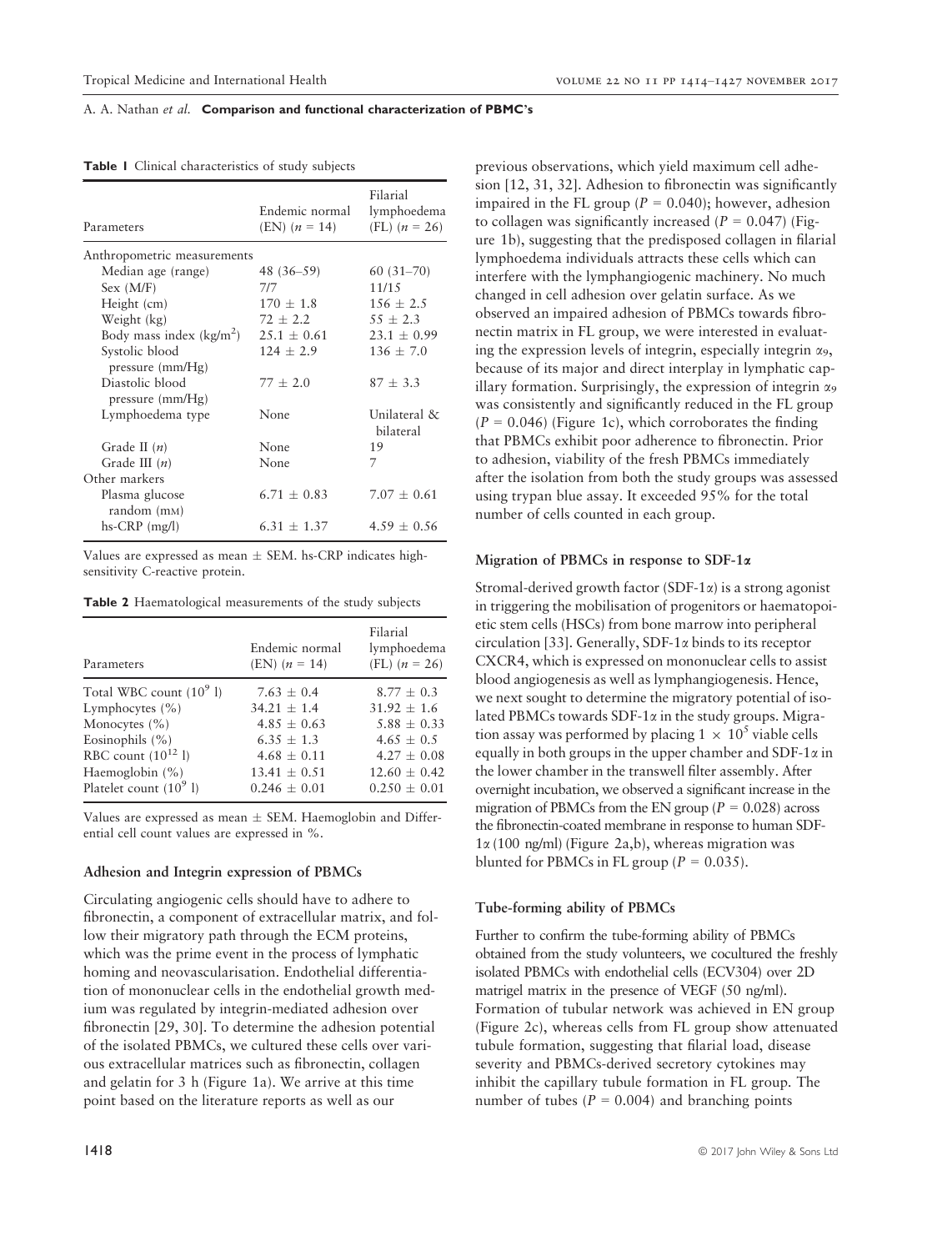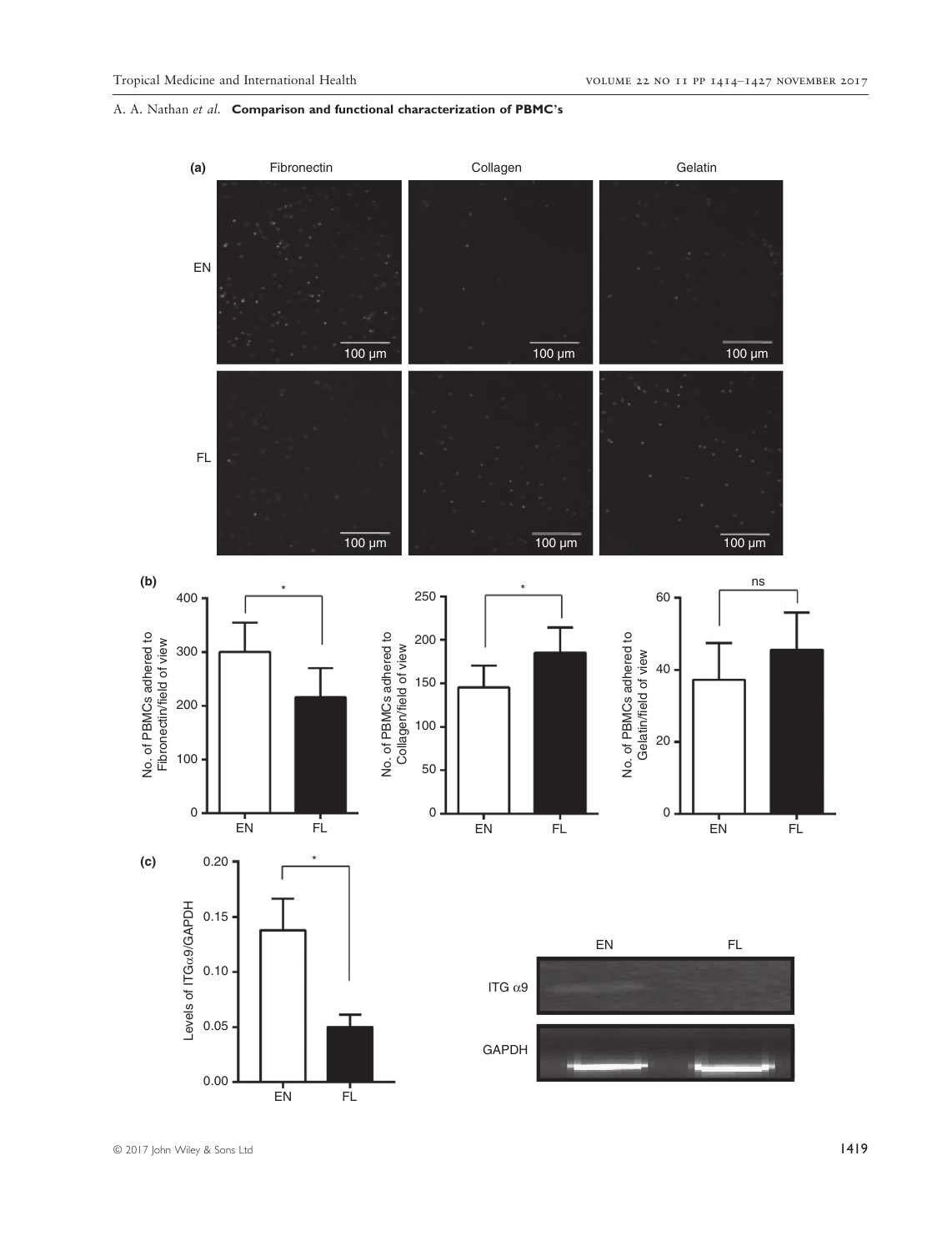Figure 1 Assessment of adhesion and integrin expression of PBMCs. (a) Representative Image of cells adhered to the extracellular matrices; fibronectin (25 µg/ml), gelatin (0.2% w/v) and collagen (0.01% w/v) at 3 h between the study groups endemic normals (EN) and filarial lymphoedema (FL). Magnification:  $10\times$  and Scale:  $100 \mu$ m. (b) Bar graph summarising total number of PBMCs adhered to the different extracellular matrices in each study group (10 individuals in each group). (c) Semi-quantitative expression analysis integrin  $\alpha$ 9 in PBMCs from EN ( $n = 5$ ) and FL ( $n = 5$ ) groups. Data represented as mean  $\pm$  SEM. Inset is representative gel image showing the expression of integrin  $\alpha$ 9 and GAPDH ran in a 2% agarose gel. \*P < 0.05 vs. EN.



 $(P = 0.048)$  was significantly smaller in the FL group (Figure 2d,e).

# Expression of lymphatic markers in PBMCs was altered in filarial lymphoedema

The freshly isolated PBMCs and its cellular component in the angiogenic process was determined. In this

Figure 2 Assessment of migration and tube-forming potential of PBMCs. (a) Representative image of cells migrated across the fibronectin-coated membrane in a transwell filter assembly (8-micron pore size) in response to SDF-1 $\alpha$  (100 ng/ml) in the two study groups endemic normals (EN) and filarial lymphoedema (FL). Migrated cells were stained with DAPI  $(1 \mu g/ml)$ , and images were acquired. Magnification:  $10\times$  and Scale bar corresponding to  $100 \mu m$ . (b) Bar graph summarising data for five independent experiments in the two study groups EN and FL ( $n = 5$  individuals in each group). Data represented as mean  $\pm$  SEM. (c) Representative image depicting tube formation by freshly isolated PBMCs cocultured with ECV304 cells in 1:1 ratio in response to VEGF (50 ng/ml). Images were acquired and quantified as field view. Magnification:  $4\times$  and Scale bar corresponding to 200  $\mu$ m. (d) Bar graph summarising no. of tubes formed and (e) no. of branching points formed over the 2D matrigel in the study group EN and FL ( $n = 5$  individuals in each group). Data represented as mean  $\pm$  SEM,

experiment we evaluated the expression of major lymphatic specific markers by sorting out from the study groups. We quantified the expression of VEGFR3, podoplanin and Prox-1 using quantitative RT-PCR. All primers used for this analysis are given in the Table S1. We observed a significant increase in the expression of VEGFR3 ( $P = 0.039$ ) and podoplanin ( $P = 0.050$ ), although the expression of transcription factor Prox-1

 $*P < 0.05$  and  $*P < 0.01$  *vs.* EN.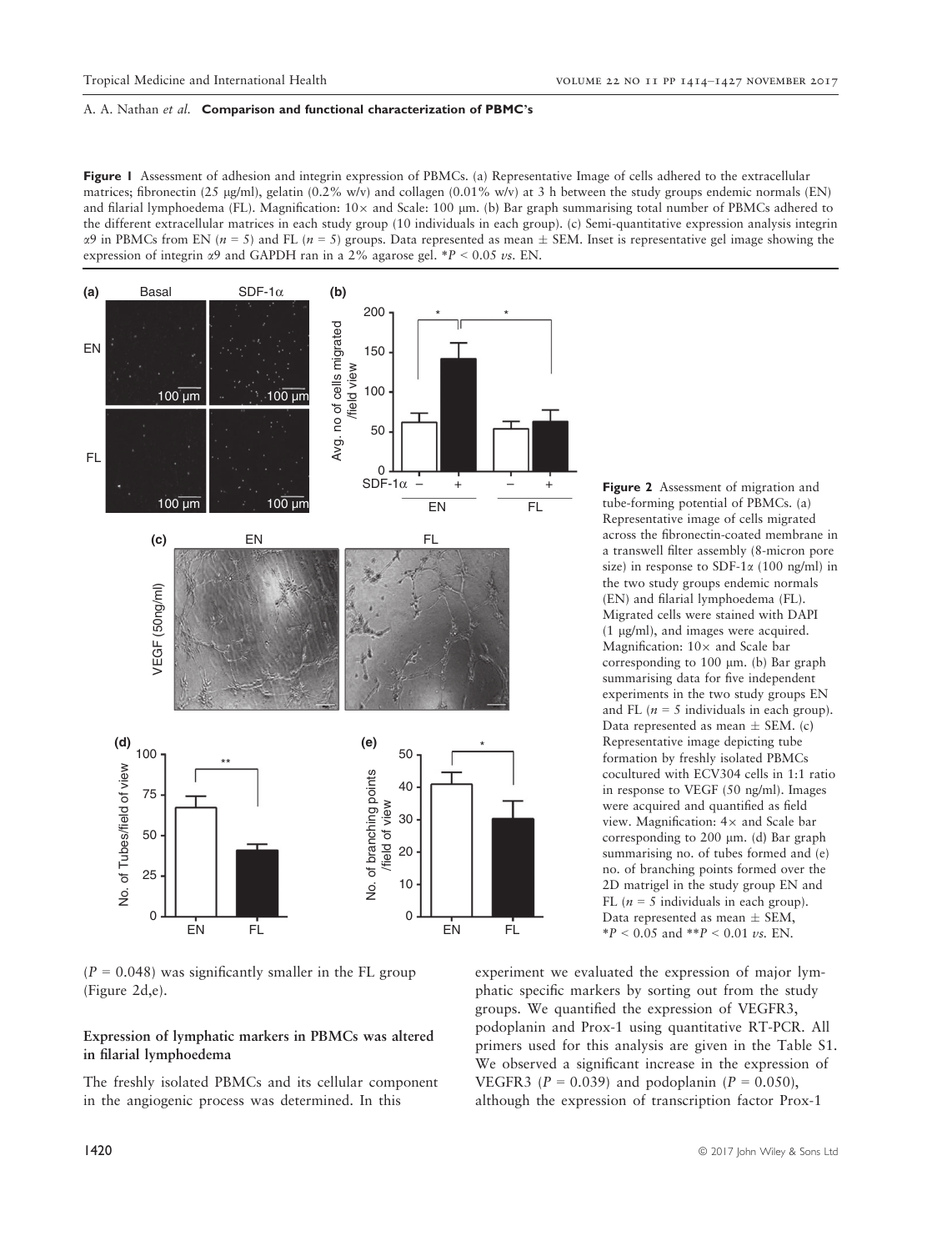in PBMCs showed a marginal increase in FL group  $\nu$ s. EN group (Figure 3a). Expression data revealed that PBMCs have multidifferentiation potential, based on the endogenous cue and condition in vivo. Also PBMCs possess markers responsible for lymphatic vasculature. Diminished type 3 VEGF receptor and podoplanin expression further leads to disruption in normal

lymphatic vasculature formation and eventually causes lymphoedema.

# Circulating levels of CD34<sup>+</sup> and VEGFR3<sup>+</sup>

Circulating CD34<sup>+</sup> and VEGFR3<sup>+</sup> cell counts was enumerated from the PBMCs fraction based on the surface



Figure 3 Expression analysis of lymphatic markers and circulating progenitor counts in PBMCs. (a) Bar graph showing the levels of expression of lymphatic-specific markers; VEGFR3, PDPN and Prox-1 between the study subjects endemic normals (EN)  $(n = 5)$ and filarial lymphoedema (FL)  $(n = 5)$ using quantitative RT-PCR.  $\beta$ -Actin was used as an internal control to normalise the levels of expression. (b) Representative image showing the quadrant settings of isotype control and test sample stained with their respective antibodies for flow cytometry enumeration of CD34+ and VEFGR3+ cell counts. (c) Bar graph showing the circulating CD34<sup>+</sup>, VEFGR3<sup>+</sup> (single positive) and CD34<sup>+</sup>VEFGR3<sup>+</sup> (double positive) cell counts in the study group, EN and FL  $(n = 10$  individuals in each group).  $*P < 0.05 \text{ vs. EN.}$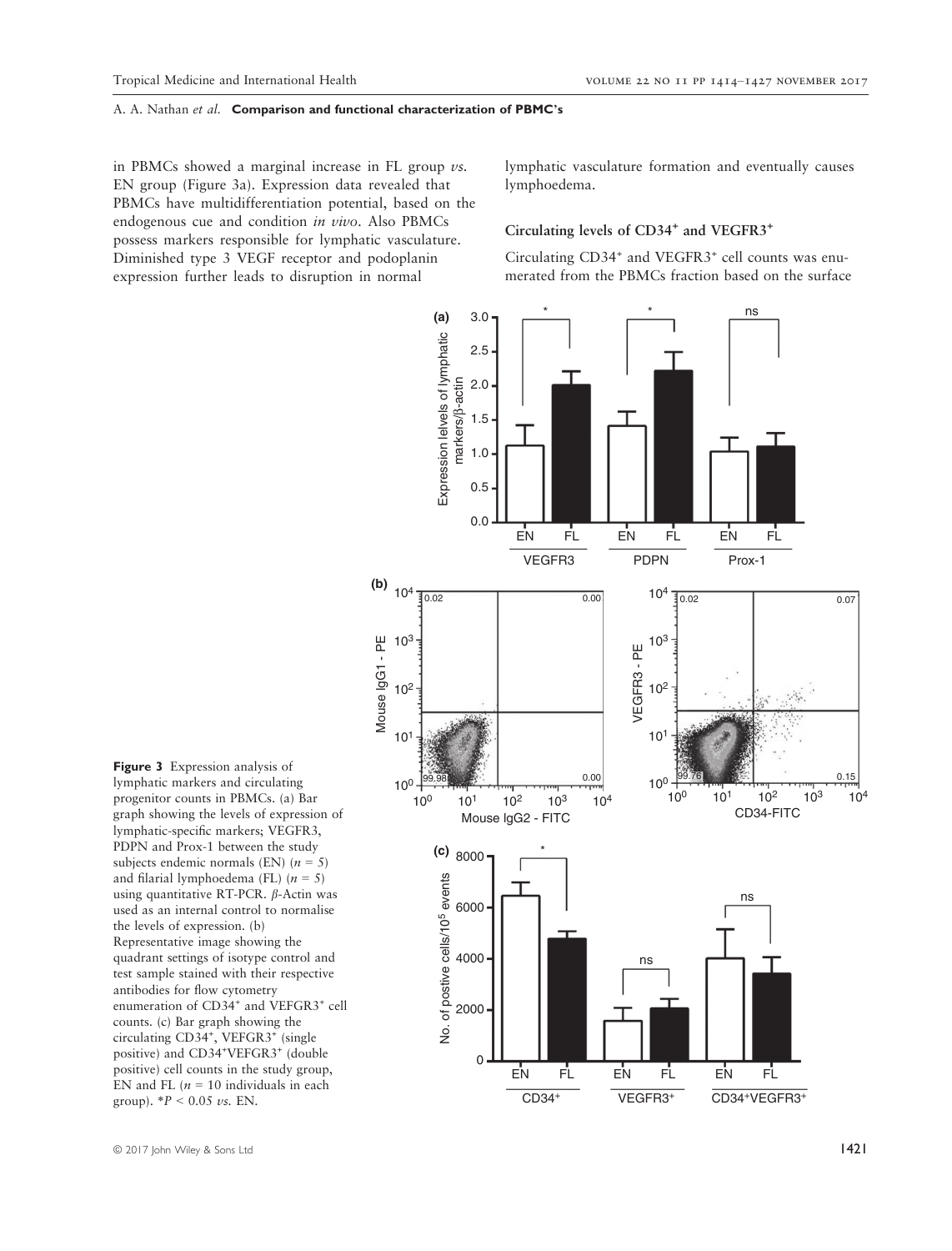expression using flow cytometry analysis (Figure 3b). These circulating angiogenic cells have the potential to differentiate into mature lymphatic endothelial cells with high functional ability to form new lymphatic capillaries in adults. We observed a phenomenal reduction in the circulating CD34<sup>+</sup> counts ( $P = 0.048$ ), and at the same time, VEGFR3<sup>+</sup> counts do not change significantly  $(P = 0.484)$  (Figure 3c), suggesting that PBMCs display inherent angiogenic ability; however, the CD34<sup>+</sup> cell counts in the circulation and its contribution in lymphatic vessel growth may be inadequate, and stimuli for its mobilisation from bone marrow may be poor in this chronic pathological setting.

# Th2 cytokines

The influential role played by pro- and anti-inflammatory cytokines in the activation of mononuclear cells in the pathological state was studied using plasma samples collected from the study individuals by ELISA method. The circulating levels of various cytokines were measured calorimetrically using plate reader. The circulating levels of cytokines, namely IL-1A ( $P = 0.257$ ), IL-2 ( $P = 0.455$ ) and IL-12 ( $P = 0.401$ ) show a marginal increase in FL individuals (Figure 4a), suggesting the pro-inflammatory response imparted by Th1 cytokines may be suppressed. Simultaneously, we observed a significant increase in the circulating levels of IL-4 ( $P = 0.035$ ), IL-6 ( $P = 0.041$ ) and IL-10 (approaching significance,  $P = 0.061$ ), indicating the Th2 response was predominant in the filarial lymphoedema (Figure 4b) *vs*. the EN group. The levels of IFN- $\gamma$  ( $P = 0.120$ ) and TNF- $\alpha$  ( $P = 0.720$ ) were not significantly changed in FL group; however, the circulating G-CSF levels  $(P = 0.055)$  was significantly decreased in FL group compared to EN group (Figure 4c), indicating that the stimuli for triggering the mobilisation of lymphatic endothelial progenitor cells into circulation may be weak, and concurrently, the elevated Th2 cytokines confer humoral immune responses by inhibiting inflammation which may in turn affect lymphangiogenic factors in the FL individuals.

# Correlation analysis

We employed Spearman's rank  $(\rho)$  correlation analysis to identify the possible correlates between the circulating progenitor cells (CD34<sup>+</sup>, VEGFR3<sup>+</sup> and CD34<sup>+</sup>VEGFR3<sup>+</sup>) and clinical variables. A strong and significant inverse correlation was observed for CD34<sup>+</sup>VEGFR3<sup>+</sup> (double positive) cells and high-sensitivity C-reactive protein (hs-CRP) levels ( $\rho = -0.714$ ,  $P = 0.020$ ) and total platelet counts ( $\rho = -0.587$ ,  $P = 0.049$ ). Also these doublepositive cells were positively correlated with CD34<sup>+</sup> cells

significantly ( $\rho = 0.829$ ,  $P = 0.058$ ). However, no significant correlation was obtained for both singlepositive cells with other clinical variables.

### **Discussion**

Different disease pathologies alter the inherent functional abilities of peripheral blood mononuclear cells [10–12]. Lymphocytes and monocytes are the major cellular components of PBMCs, which play central roles in angiogenesis/ lymphangiogenesis, immunity, wound healing, cellular repair and regeneration. We report the attenuated and dysregulated vasculogenic functions of PBMCs obtained from filarial-induced lymphoedema individuals. The lymphomononuclear cells exhibit poor tubular network formation; their adhesion to fibronectin and migration towards stromal-derived factor (SDF-1 $\alpha$ ) is also significantly attenuated. Concomitantly decreased expression of integrin  $\alpha$ 9 and reduced circulating levels of granulocyte colony-stimulating factor (G-CSF) were evident in this pathological condition. This case–control study addresses and identifies these impairments in PBMCs from a filarial endemic South Indian population. It was carried out without any exogenous induction of PBMCs (upon culture), to capture and better understand the original physiological and pathophysiological events that exist in the study groups. Thus freshly isolated lymphomononuclear cell fraction was used for the functional, phenotypical and molecular characterisation with regard to vasculogenic processes and gene expression. Moreover, PBMCs form the major surrogate cellular pool for bone marrowderived circulating lymphatic progenitors (CLPs). Salven and co-workers reported that lymphatic endothelial progenitor cells (LEPCs) promote post-natal lymphangiogenesis in haematopoietic organ [16]. These cells are characterised by the surface expression of CD34, CD133 and VEGFR3 markers [34]. Jiang et al. studied the potential contribution of haematopoietic stem cells in lymphatic endothelial cell repair [35]. These cells are also capable of differentiating into mature lymphatic endothelial cells when there is a cue.

Mobilisation, adhesion, migration, differentiation and tube formation are the major physiological events involved in lymph vasculogenesis.  $SDF-1\alpha$  and Integrin contribute to stimulating the mobilisation of lymphatic progenitors from bone marrow into circulation [36, 37] and subsequent adhesion over the extracellular matrix proteins. SDF-1 $\alpha$ -induced mobilisation of CD34<sup>+</sup> cells depends upon integrin-mediated signalling [38, 39]. Similarly Integrin  $\alpha$ 9 does contribute to the functional lymphatic vessel formation. Significant reduction in the expression of integrin  $\alpha$ 9, reduced circulating G-CSF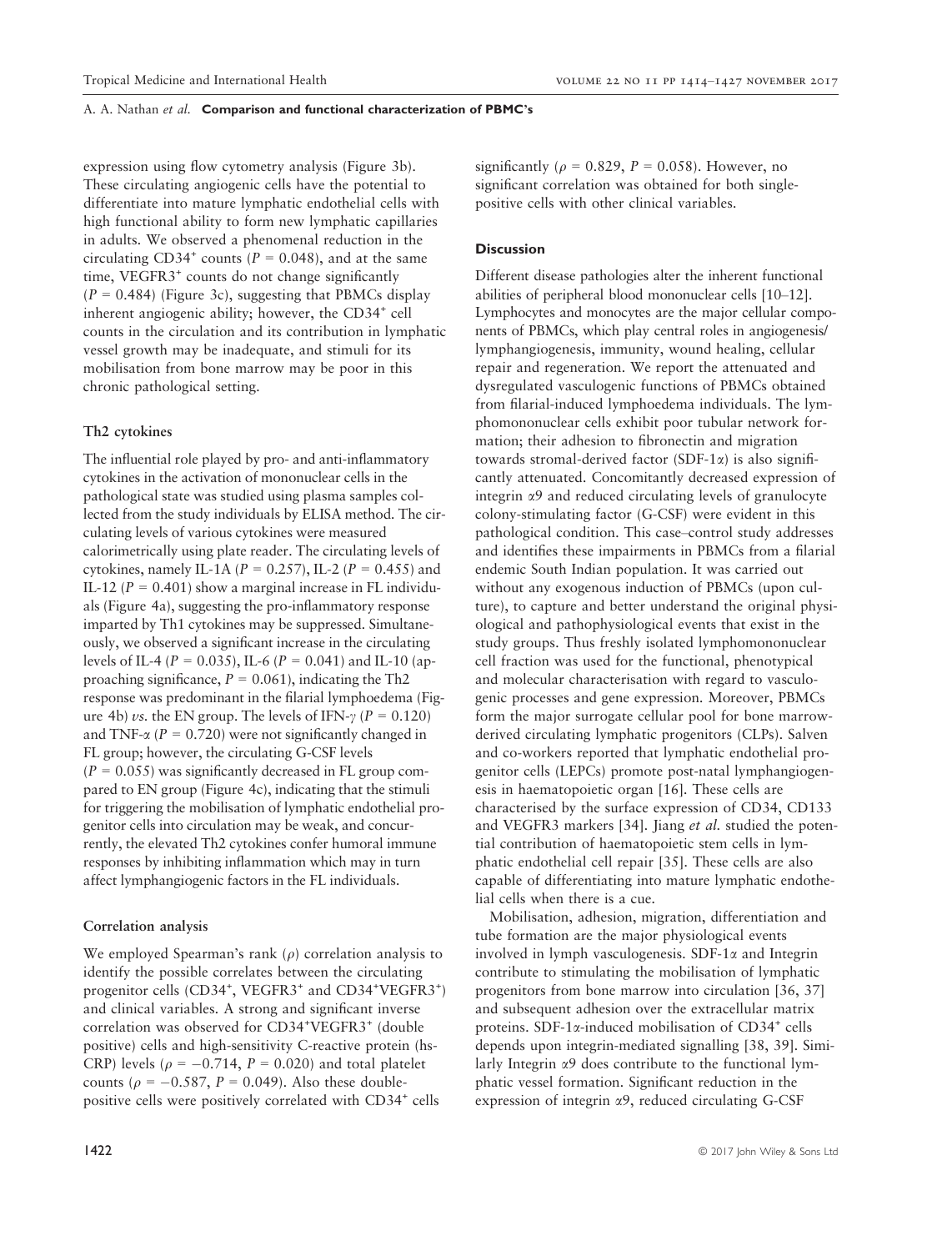

© 2017 John Wiley & Sons Ltd 1423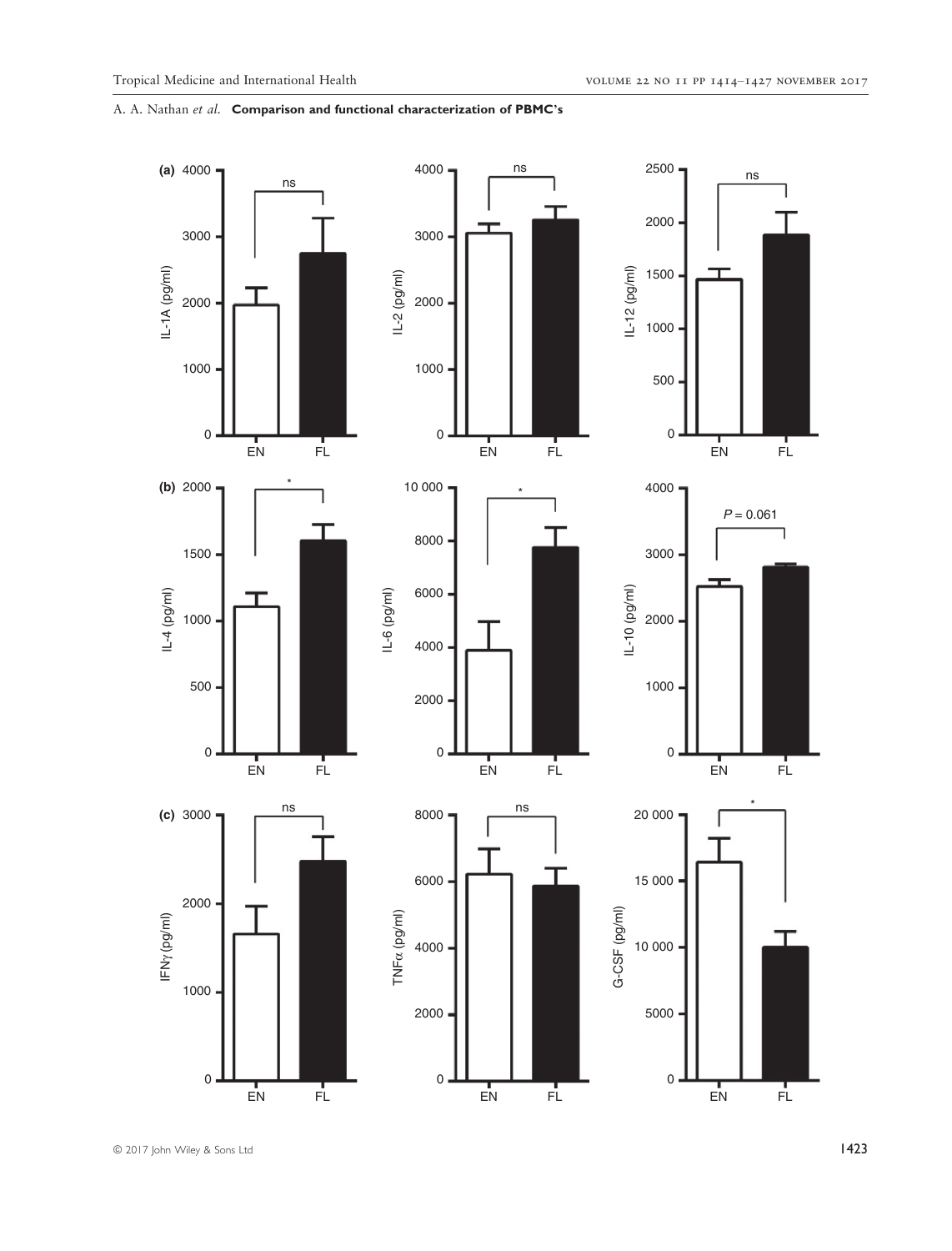Figure 4 Quantification of circulating pro and anti-inflammatory cytokines. A) Bar graph depicting the circulating levels of pro-inflammatory cytokines (IL-1A, IL-2 and IL-12) which imparts Th1 responses conferring cellular immunity and B) anti-inflammatory cytokines (IL-4, IL-6 and IL-10) which imparts Th2 responses conferring humoral immunity in the healthy ( $n = 12$ ) and filarial lymphoedema  $(n = 12)$  individuals were quantified as per the manufacturer's instruction. C) Other inflammatory markers, namely IFN- $\gamma$ , TNF- $\alpha$  and G-CSF were quantified for all the plasma samples from the study individuals using Multi-Analyte ELISA kit. Data represented as mean  $\pm$  SEM.  $*P < 0.05$  *vs*. endemic normals (EN).

levels and the defective fibronectin adherence of PBMCs in FL individuals clearly explain the moderate involvement of these players in lymphangiogenic process. It seems that low levels of circulating G-CSF may be one of the reasons behind poor mobilisation of these cells into circulation [40, 41]. Also, impaired adhesion is likely to play a role in the CLPs dysfunction. However, the molecular mechanism utilised by CLPs in this chronic state in regulating the expression of integrin  $\alpha$ 9 remains to be elucidated.

Immediately after adhesion, these lymphomononuclear cells have to migrate and differentiate into mature state. Migration potential was studied using transwell membrane filter set-up, where the membrane in the upper chamber was pre-coated with fibronectin and SDF-1a, and a potent chemo-attractant in the lower chamber mimics exactly how the circulating cells invade and migrate towards the site of action by SDF-1 $\alpha$  gradient in vivo. Migration potential of lymphomononuclear cells in response to SDF-1 $\alpha$  was greatly attenuated in the filarial infected group, suggesting the involvement and interplay of SDF-CXCR4 axis [42] in this chronic condition may impaired. Another hypothesis states that the influence of pro-inflammatory cytokines in these individuals also contributes to impairments of PBMCs and their progenitor subset. To confirm the lymphangiogenic gene expression in freshly isolated PBMCs, we determined the expression of Prox-1, VEGFR3 and podoplanin genes. Prospero-related homeobox domain 1 (Prox-1) is considered to be the master regulator in lymphatic development, lymphatic endothelial cell (LEC) specification and maintenance. It is a constitutive marker of LECs and expressed in tissues of both healthy individuals and lymphoedema patients. However, bone marrow-derived blood vascular endothelial cells (BECs) poorly express Prox-1 compared to markers such as CD31 and CD34 which are predominant [43]. Notably, the expression of Prox-1 confers LEC identity and fate, and at the same time, loss of Prox-1 expression leads to arrested lymphangiogenesis as shown in mice models by Wigle and Oliver [44]. Thus, Prox-1 is necessary for lymphangiogenesis and contributes to the expression of other lymphatic-specific genes, which play a role in the differentiation of lymphatic progenitor cells into functional lymphatic

endothelial cells. By contrast, increased expression of Prox-1 was reported in inflammatory settings mediated by the activation of  $NF_{K}B$  in lymphatic endothelium. However, the mechanisms behind the regulation of Prox-1 expression are presently unclear in normal physiological conditions. Our data explain that the activation of humoral immune responses is achieved by Th2 cytokines by inhibiting inflammation and in turn affects lymphangiogenic factors in FL individuals.

Certainly, the lymphatic endothelial makers VEGRF3 and podoplanin (PDPN) directly contribute to the formation of lymphatic vasculature [21]. Significant elevation in the expression of VEGFR3 and PDPN indicates a higher prevalence of these positive cell populations in the freshly isolated, bone marrow-derived mononuclear cells, as demonstrated by Tan and Lee, respectively [45, 46]. Although Prox-1 clearly plays central functions in lymphatics, it is most likely that the specialised fate and maintenance of lymphatic endothelial cells is a process that is ultimately governed by several interrelated transcriptional pathways and downstream target genes. Also there may be a need to differentially recruit certain cellular components during the lymphoedemal pathology. It was well known that humoral immune response against extracellular parasites, bacteria or toxins is mediated by Th2 cells. We observed an elevated Th2 response in the filarial-induced lymphoedema group, which again confers the lymphangiogenic inhibitory effects. Recent findings by Shin et al. [47] and Savetsky et al. [48] proved that Th2 cells and their cytokines regulate the lymphatic vessel function and inhibit lymphangiogenesis, respectively. Our results were consistent with these findings and also in sync with the previous findings by Clavin et al., and Avraham et al., demonstrating the endogenous inhibition of lymphangiogenesis by elevated TGF- $\beta$  and IFN- $\gamma$  expression [4, 49–51]. The attenuated lymphangiogenic ability of freshly isolated PBMCs to form a tubular network over 2D matrigel in response to VEGF clearly portrays the influence of secretory products of PBMCs and their paracrine effects [24, 52]. Also, the inhibitory factors of Th2 cells potentially inhibit tube formation *in vitro*. Yet the function of progenitor cells in varied inflammatory state and their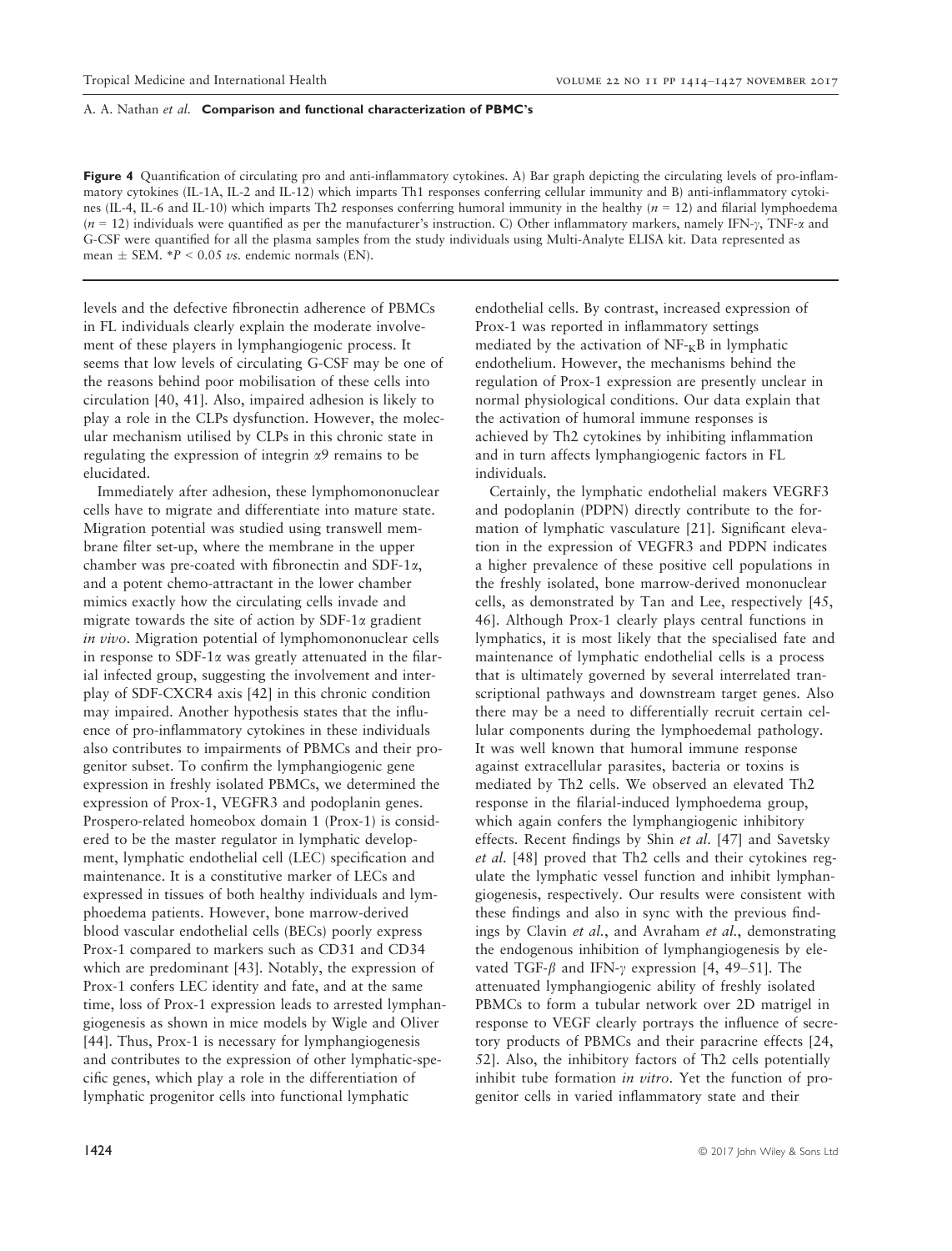ultimate contribution in lymphatic neovascularisation need to be studied in detail for therapeutic interventions.

The major limitation of our study was its small sample size. Although the region is prevalent for filariasis, ethically we were permitted only to collect samples from the individuals with evident filarial lymphoedema. In addition, most infected individuals had severe chronic infections and were taking drugs for other complications. As smoking strongly influences circulating progenitor cell counts, smokers were omitted from the study even after recruitment. Large-scale screening of individuals for filarial prevalence or for surveillance requires Government Health Authorities' approval. Recruiting enough subjects to carry out mechanistic studies was beyond the scope of this work. Furthermore, ethical constraints limit the volume of blood that can be collected for detailed studies. Certain lymphatic endothelial functional parameters were lacking in the current study, which are necessary to arrive at a mechanistic conclusion, and we did not carry out detailed surface profiling of PBMCs for expression of other lymphatic-specific markers and receptors.

#### Conclusion

We attempted to characterise the functional potential of PBMCs in response to filarial infection and its severity given that these cells can foster the formation of new functional lymphatic vessels to bypass the endothelial disruption and damage incurred by the filarial parasites. We observed that in chronic pathology, PBMCs exhibit attenuated vasculogenic potential with elevated levels of proinflammatory cytokines and increased expression of lymphatic markers. Further studies with suitable animal models and cell culture systems could provide effective leads and mechanistic insights.

#### Acknowledgements

We acknowledge the Director, Directorate of Public Health & Preventive Medicine (DPH), Tamil Nadu, and the Deputy Director, Public Health Services, Thiruvallur District, for permission and co-ordination of the sample collection. We thank the staff and team members of DPH, Thiruvallur, for their constant support throughout the sample collection in filarial prevalent areas. Mr. Kadhar and Mr. Jovian Joe provided technical assistance in flow cytometry studies. AAN wishes to acknowledge Council of Scientific Research, Government of India, for a Senior Research Fellowship and Department of Science and Technology, Government of India for internal funding.

# References

- 1. WHO. WHO updates fact sheet on Lymphatic Filariasis, 2015. (Available from: [http://www.who.int/mediacentre/fact](http://www.who.int/mediacentre/factsheets/fs102/en/) [sheets/fs102/en/\)](http://www.who.int/mediacentre/factsheets/fs102/en/)
- 2. Ram S. A bibliometric profile of lymphatic filariasis research in India. J Vector Borne Dis 2015: 52: 73–78.
- 3. Norrmen C, Tammela T, Petrova TV, Alitalo K. Biological basis of therapeutic lymphangiogenesis. Circulation 2011: 123: 1335–1351.
- 4. Bennuru S, Nutman TB. Lymphatics in human lymphatic filariasis: in vitro models of parasite induced lymphatic remodeling. Lymphat Res Biol 2009: 7: 215–219.
- 5. Bennuru S, Nutman TB. Lymphangiogenesis and lymphatic remodeling induced by filarial parasites: implications for pathogenesis. PLoS Pathog 2009: 5: e1000688.
- 6. Zawieja D. Lymphatic biology and the microcirculation: past, present and future. Microcirculation 2005: 12: 141–150.
- 7. Zawieja DC. Contractile physiology of lymphatics. Lymphat Res Biol 2009: 7: 87–96.
- 8. Chakraborty S, Gurusamy M, Zawieja DC, Muthuchamy M. Lymphatic filariasis: perspectives on lymphatic remodeling and contractile dysfunction in filarial disease pathogenesis. Microcirculation 2013: 20: 349–364.
- 9. Shelley S, Manokaran G, Indirani M, Gokhale S, Anirudhan N. Lymphoscintigraphy as a diagnostic tool in patients with lymphedema of filarial origin – an Indian study. Lymphology 2006: 39: 69–75.
- 10. Schwarzmaier D, Foell D, Weinhage T, Varga G, Dabritz J. Peripheral monocyte functions and activation in patients with quiescent Crohn's disease. PLoS ONE 2013: 8: e62761.
- 11. Ensoli F, Fiorelli V, Lugaresi A. Lymphomononuclear cells from multiple sclerosis patients spontaneously produce high levels of oncostatin M, tumor necrosis factors alpha and beta, and interferon gamma. Mult Scler 2002: 8: 284–288.
- 12. Nathan AA, Tej MAC, Chitiprolu M et al. Impaired glucose tolerance alters functional ability of peripheral blood-derived mononuclear cells in Asian Indian men. Diab Vasc Dis Res 2015: 12: 13–22.
- 13. Zhang M, Huang B. The multi-differentiation potential of peripheral blood mononuclear cells. Stem Cell Res Ther 2012: 3: 48.
- 14. Oliver P, Reynes B, Caimari A, Palou A. Peripheral blood mononuclear cells: a potential source of homeostatic imbalance markers associated with obesity development. Pflugers Arch 2013: 465: 459–468.
- 15. Hacker S, Mittermayr R, Nickl S. Paracrine factors from irradiated peripheral blood mononuclear cells improve skin regeneration and angiogenesis in a porcine burn model. Sci Rep 2016: 6: 25168.
- 16. Salven P, Mustjoki S, Alitalo R, Alitalo K, Rafii S. VEGFR-3 and CD133 identify a population of CD34+ lymphatic/vascular endothelial precursor cells. Blood 2003: 101: 168–172.
- 17. Maruyama K, Ii M, Cursiefen C et al. Inflammation-induced lymphangiogenesis in the cornea arises from CD11b-positive macrophages. J CIin Invest 2005: 115: 2363–2372.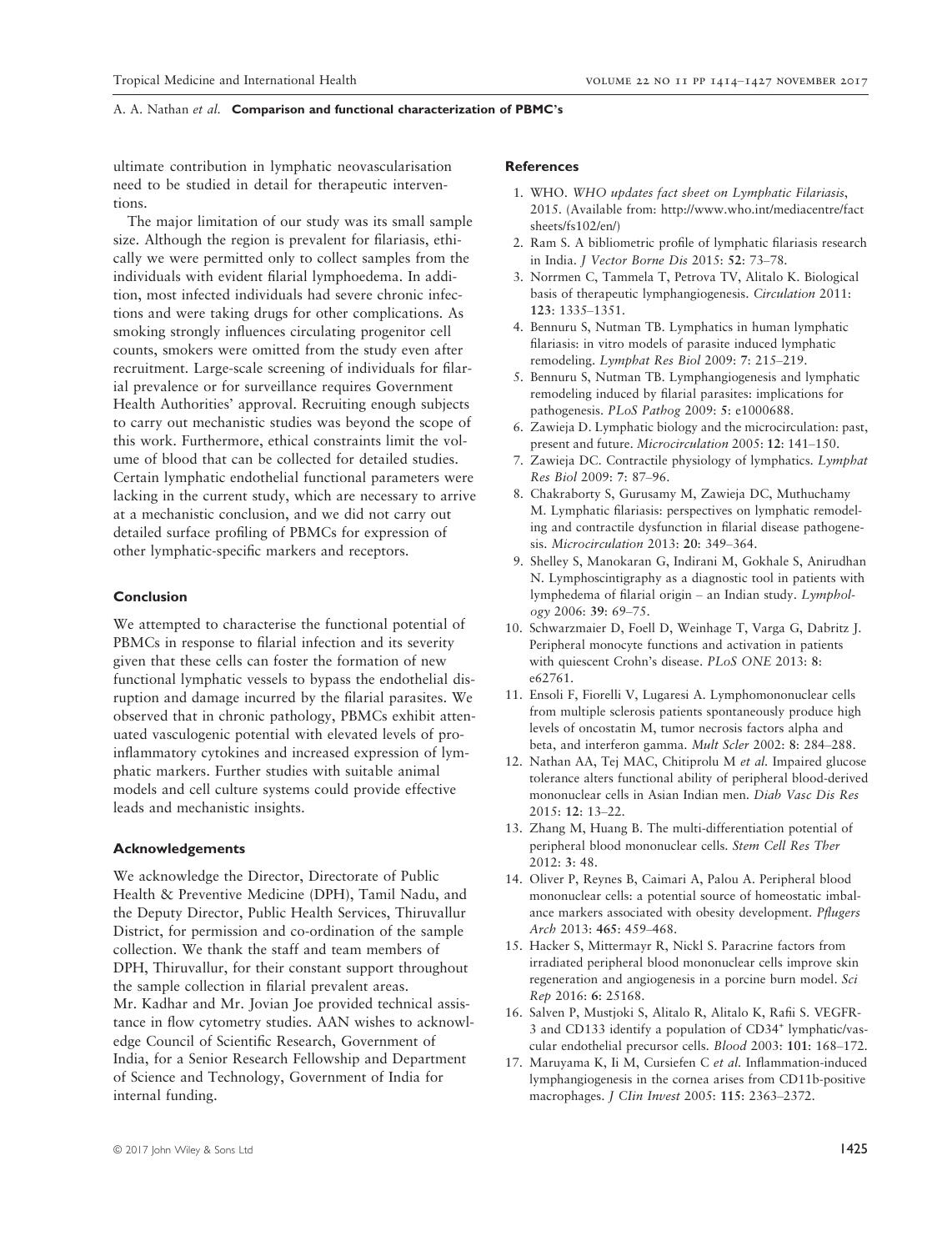- 18. Kerjaschki D, Huttary N, Raab I et al. Lymphatic endothelial progenitor cells contribute to de novo lymphangiogenesis in human renal transplants. Nat Med 2006: 12: 230–234.
- 19. He Y, Rajantie I, Ilmonen M et al. Preexisting lymphatic endothelium but not endothelial progenitor cells are essential for tumor lymphangiogenesis and lymphatic metastasis. Can Res 2004: 64: 3737–3740.
- 20. Religa P, Cao R, Bjorndahl M, Zhou Z, Zhu Z, Cao Y. Presence of bone marrow-derived circulating progenitor endothelial cells in the newly formed lymphatic vessels. Blood 2005: 106: 4184–4190.
- 21. Lee JY, Park C, Cho YP et al. Podoplanin-expressing cells derived from bone marrow play a crucial role in postnatal lymphatic neovascularization. Circulation 2010: 122: 1413– 1425.
- 22. Nathan AA, Mohan V, Babu SS, Bairagi S, Dixit M. Glucose challenge increases circulating progenitor cells in Asian Indian male subjects with normal glucose tolerance which is compromised in subjects with pre-diabetes: a pilot study. BMC Endocr Disord 2011: 11: 2.
- 23. Muller WA, Luscinskas FW. Assays of transendothelial migration in vitro. Methods Enzymol 2008: 443: 155– 176.
- 24. Mildner M, Hacker S, Haider T et al. Secretome of peripheral blood mononuclear cells Enhances wound healing. PLoS ONE 2013: 8: e60103.
- 25. Sarma RV, Vallishayee RS, Mayurnath S, Narayanan PR, Radhamani MP, Tripathy SP. Prevalence survey of filariasis in two villages in Chingleput district of Tamilnadu. Indian J Med Res 1987: 85: 522–530.
- 26. Nutman TB, Kumaraswami V. Regulation of the immune response in lymphatic filariasis: perspectives on acute and chronic infection with Wuchereria bancrofti in South India. Parasite Immunol 2001: 23: 389–399.
- 27. Shenoy RK. Clinical and pathological aspects of filarial lymphedema and its management. Korean J Parasitol 2008: 46: 119–125.
- 28. Sasisekhar B, Aparna M, Augustin DJ, Kaliraj P, Kar SK, Nutman TB, Narayanan RB. Diminished monocyte function in microfilaremic patients with lymphatic filariasis and its relationship to altered lymphoproliferative responses. Infect Immun 2005: 73: 3385–3393.
- 29. Fadini GP, Boscaro E, de Kreutzenberg S et al. Time course and mechanisms of circulating progenitor cell reduction in the natural history of type 2 diabetes. Diabetes Care 2010: 33: 1097–1102.
- 30. Giri H, Muthuramu I, Dhar M, Rathnakumar K, Ram U, Dixit M. Protein tyrosine phosphatase SHP2 mediates chronic insulin-induced endothelial inflammation. Arterioscler Thromb Vasc Biol 2012: 32: 1943–1950.
- 31. Conant CG, Schwartz M, Lonescu-Zanetti C. A novel method to evaluate inhibitors of cell adhesion using physiological conditions generated using microfluidic flow cells. J Immunol 2009: 182: 94.14.
- 32. Bairagi S, Gopal J, Nathan AA, Babu SS, Kumar NP, Dixit M. Glucose-induced increase in circulating progenitor cells

is blunted in polycystic amenorrhoeic subjects. Hum Reprod 2012: 27: 844–853.

- 33. Fuller JH, Shipley MJ, Rose G, Jarrett RJ, Keen H. Coronary-heart-disease risk and impaired glucose tolerance. The Whitehall study. Lancet 1980: 1: 1373–1376.
- 34. Tan YZ, Wang HJ, Zhang MH, Quan Z, Li T, He QZ.  $CD34 + VEGFR-3 + progenitor$  cells have a potential to differentiate towards lymphatic endothelial cells. J Cell Mol Med 2014: 18: 422–433.
- 35. Jiang S, Bailey AS, Goldman DC, Swain JR, Wong MH, Streeter PR, Fleming WH. Hematopoietic stem cells contribute to lymphatic endothelium. PLoS ONE 2008: 3: e3812.
- 36. Alunno A, Ibba-Manneschi L, Bistoni O, Rosa I, Caterbi S, Gerli R, Manetti M. Mobilization of lymphatic endothelial precursor cells and lymphatic neovascularization in primary Sjogren's syndrome. J Cell Mol Med 2016: 20: 613–622.
- 37. Schroeder JH, Simbi BH, Ford L, Cole SR, Taylor MJ, Lawson C, Lawrence RA. Live Brugia malayi Microfilariae Inhibit Transendothelial Migration of Neutrophils and Monocytes. PLoS Negl Trop Dis 2012: 6: e1914.
- 38. Avraamides CJ, Garmy-Susini B, Varner JA. Integrins in angiogenesis and lymphangiogenesis. Nat Rev Cancer 2008: 8: 604–617.
- 39. Mishima K. Prox1 induces lymphatic endothelial differentiation via integrin a9 and other signaling cascades. Mol Biol Cell 2007: 18: 1421–1429.
- 40. Hoenig MR, Bianchi C, Rosenzweig A, Sellke FW. Decreased vascular repair and neovascularization with ageing: mechanisms and clinical relevance with an emphasis on hypoxia-inducible factor-1. Curr Mol Med 2008: 8: 754– 767.
- 41. Imamura R, Miyamoto T. Mobilization of human lymphoid progenitors after treatment with granulocyte colony-stimulating factor. J Immunol 2005: 175: 2647–2654.
- 42. Attout T, Hoerauf A, De'ne'ce' G et al. Lymphatic vascularisation and involvement of  $lyve-1$  + macrophages in the human onchocerca nodule. PLoS ONE 2009: 4: e8234.
- 43. Wilting J, Papoutsi M, Christ B et al. The transcription factor Prox1 is a marker for lymphatic endothelial cells in normal and diseased human tissues. FASEB J 2002: 16: 1271– 1273.
- 44. Wigle JT, Oliver G. Prox1 function is required for the development of the murine lymphatic system. Cell 1999: 98: 769–778.
- 45. Taniguchi K, Kohno R, Ayada T et al. Spreds are essential for embryonic lymphangiogenesis by regulating vascular endothelial growth factor receptor 3 signaling. Mol Cell Biol 2007: 27: 4541–4550.
- 46. Lee S, Kang J, Yoo J et al. Prox1 physically and functionally interacts with COUP-TFII to specify lymphatic endothelial cell fate. Blood 2009: 113: 1856–1859.
- 47. Shin K, Kataru RP, Park HJ, Kwon BI, Kim TW, Hong YK, Lee SH. TH2 cells and their cytokines regulate formation and function of lymphatic vessels. Nat Commun 2015: 6: 6196.